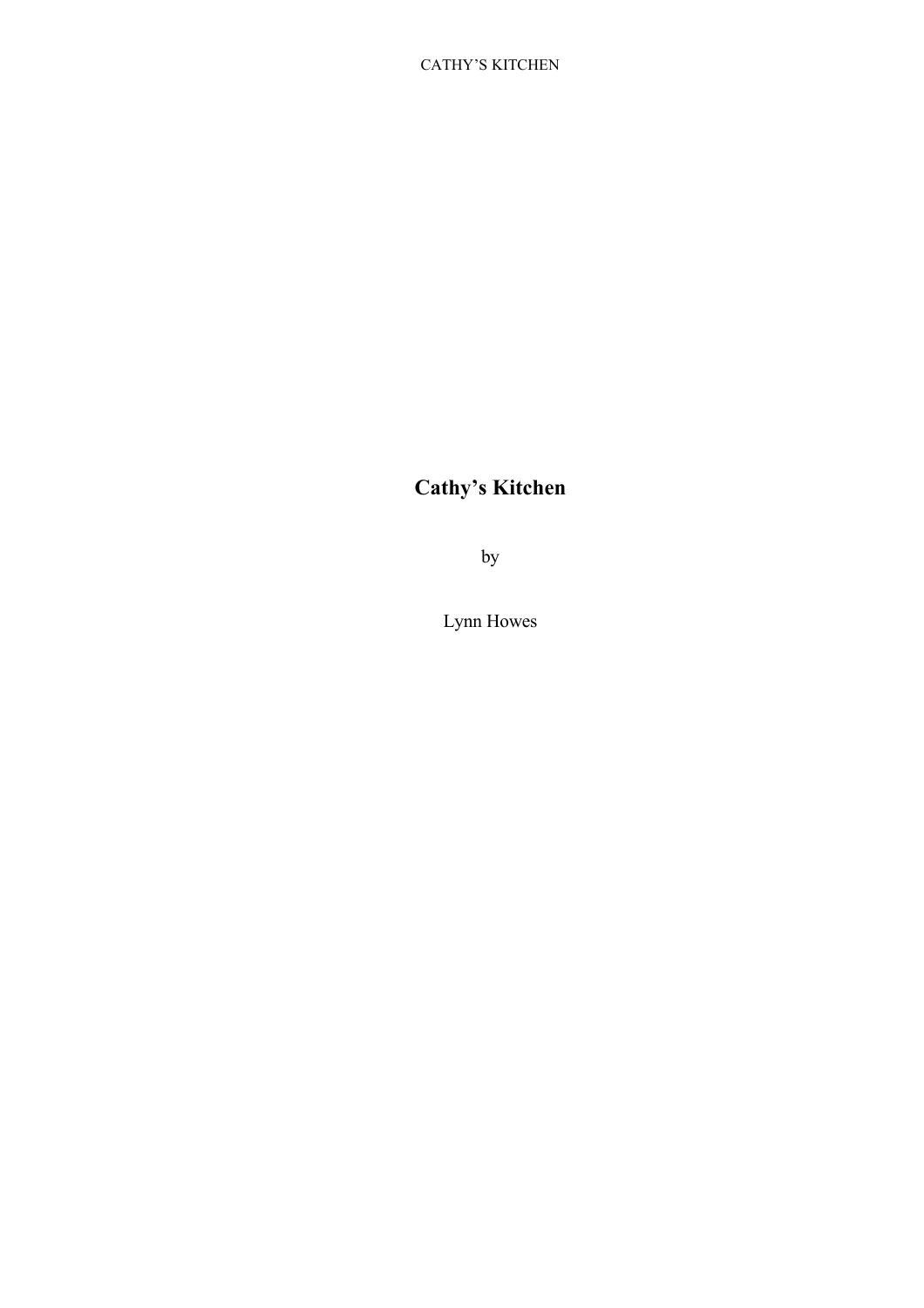Performances or readings of this play may not legally take place before an audience without a licence obtainable on application to:

> The Playwrights Publishing Co., 70, Nottingham Road, Burton Joyce, Notts. NG14 5AL [44] 01159-313356 [playwrightspublishingco@yahoo.com](mailto:playwrightspublishingco@yahoo.com)

To avoid possible disappointment, application should be made, preferably in writing, as early as possible, stating: -

- (i) Name and address of applicant
- (ii) Name and address of Society;
- (iii) Name and address of theatre or hall where performance(s) would be held;
- (iv) Times and dates of performances.

A fee will be charged for this licence which must be paid prior to the first performance otherwise the licence is automatically cancelled and the performance becomes illegal.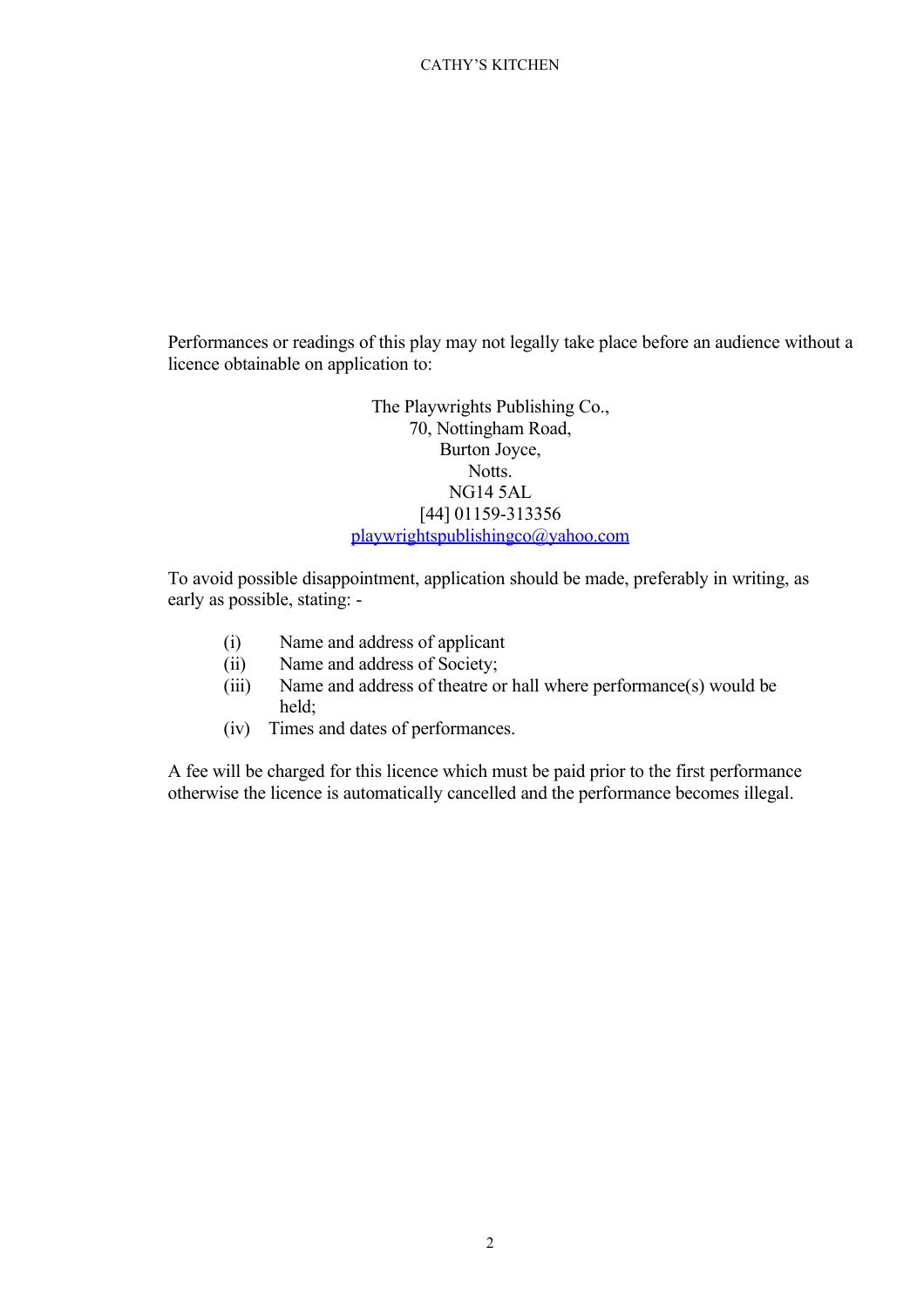**Lynn Howes** lives in Walton-on-Thames with husband David and their two children Evan and Maya. She trained in acting at LAMDA after a degree in English and Drama at Brunel University. In addition to raising her children she works part-time managing two children's performing arts schools. Other works include short performance pieces for children, adapted stories from Maxim Gorky's memoirs and one other play: 'Gemma's Friends' which was first performed in March 2000 at The Blue Elephant Theatre, London.

**Cathy's Kitchen** was developed for a writer's workshop at the Soho Theatre Company in the summer of 2000. It was first performed at The Coward Room of Hampton Hill Playhouse in August 2001 with the following cast: Catherine Messum (Cathy), Sarah-Jane Brindley (Jo), Joanna Viney (Mary).

**Cast:**

Cathy Jo Mary

Dedicated to the Monday baby group: Caroline Helen Jane Jo Katie Mia Monique & Myra

# SCENE ONE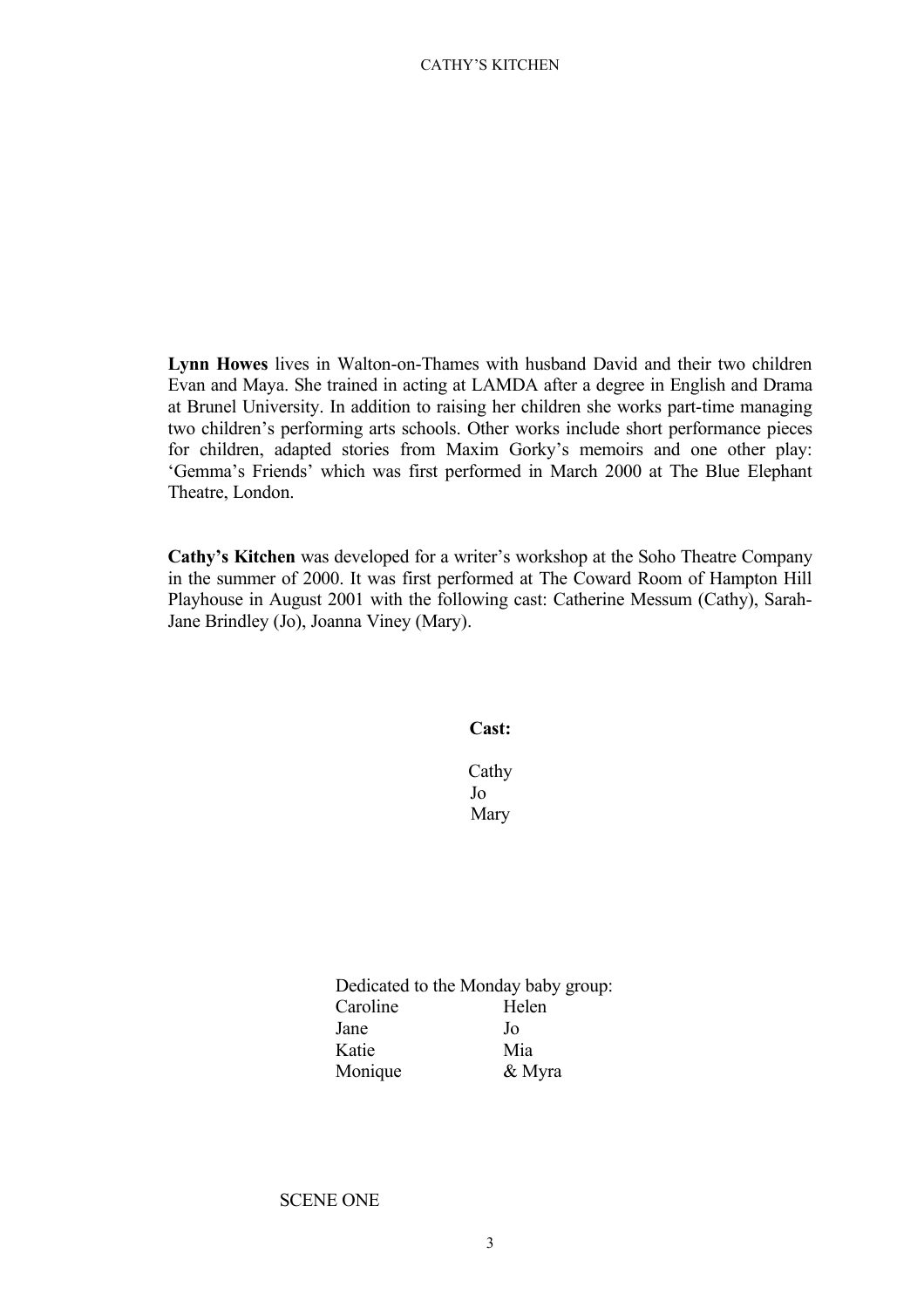*A village bakery shop & café.* CATHY *- 40's/50's - the owner - is closing up on a Friday evening. She is turning over the "closed" sign on the door.* MARY *- late teens - the shop assistant - is cleaning the glass fronted chill-cabinet, which is full of wonderful cakes.* CATHY *and* MARY *are wearing the bakery uniform, including white net hat.* JO *late twenties/early-thirties - a customer and friend of* CATHY *- is sitting at one of the café tables drinking a milkshake. She gets to the bottom of the glass and noisily sucks up the foam with a straw.* JO *is over seven months pregnant. She looks into the milkshake glass, looks up, and then lets out a long frustrated scream.* MARY *looks up at her for a moment then continues cleaning.* CATHY *sighs but otherwise ignores her.* JO *gives another, longer, even more frustrated, stifled scream.*

- CATHY: How long is he away?
- JO: Two more days.
- CATHY: Have you got the number?
- JO: Yes. But, they'll be out in some bar, drenched in lager. He called last night though. *(Pause.)* If I wasn't pregnant, *I* could be out in some bar drenched in lager.
- CATHY: Doesn't sound very nice.
- JO: I'm as big as a house.
- CATHY: You are not.
- JO: A bungalow then. At least as big as a shed. I mean I'm *actually* as big as a shed!
- CATHY: Whatever you say.
- JO: What're you doing tonight?
- CATHY: Sleeping. Why don't you call Christine?
- JO: On holiday.
- CATHY: On holiday?
- JO: Yes, on holiday! You know, on holiday? Having a nice relaxing time by a swimming pool? Sunbathing? Drinking sangria? Generally having a life?
- CATHY: Right. I see. Yes.

MARY *puts the cleaning spray and cloth away under the counter, flops her arms down over it and looks pathetically at* CATHY*.*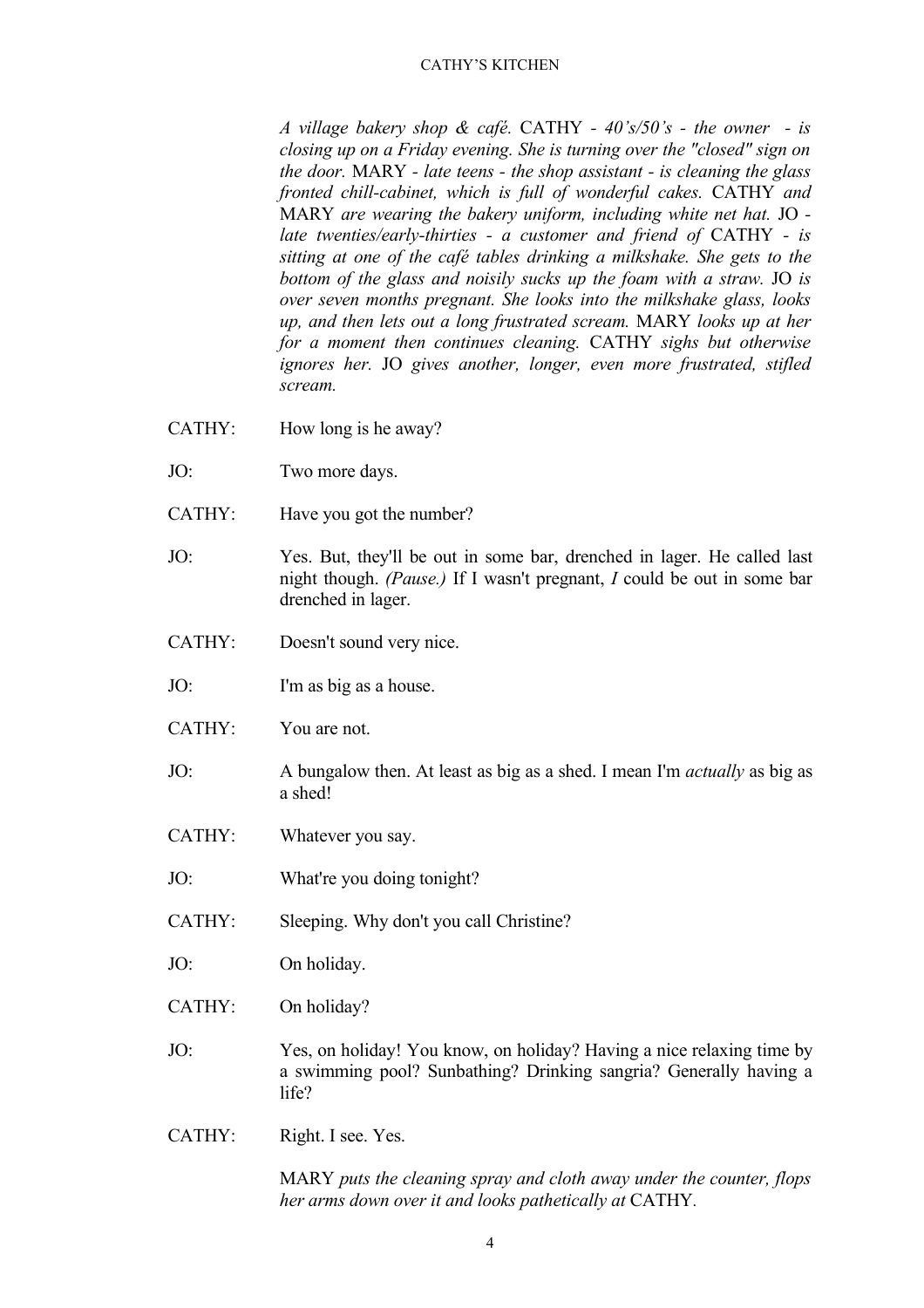| CATHY: | <b>CATHY'S KITCHEN</b><br>God, look at the two of you. Are we cashed up?    |
|--------|-----------------------------------------------------------------------------|
| MARY:  | Yes.                                                                        |
| CATHY: | Shelves cleaned?                                                            |
| MARY:  | Yes.                                                                        |
| CATHY: | Floor?                                                                      |
| MARY:  | Yes.                                                                        |
| CATHY: | Good. I think we're done then. You can go if you like.                      |
|        | MARY exits into the back of the shop.                                       |
| JO:    | Was I like that?                                                            |
| CATHY: | Like what?                                                                  |
| JO:    | As miserable as that? When I worked here?                                   |
| CATHY: | You still are.                                                              |
| JO:    | Thank you. What's wrong with her?                                           |
| CATHY: | Boyfriend dumped her. Called her up lunchtime. He told her she's<br>boring. |
|        |                                                                             |
| JO:    | Oh.                                                                         |
| CATHY: | So she's not very happy.                                                    |
| JO:    | No. How old is she?                                                         |
| CATHY: | Young.                                                                      |
| JO:    | I'm young.                                                                  |
| CATHY: | I know.                                                                     |
| JO:    | How old is she?                                                             |
| CATHY: | Ask her.                                                                    |
| JO:    | Don't you know?                                                             |
| CATHY: | Do you want me to ask her?                                                  |
| JO:    | You should know.                                                            |
| CATHY: | I can't remember. Sixteen? Seventeen? Seventeen I think.                    |
| JO:    | Why didn't you say so?<br>5                                                 |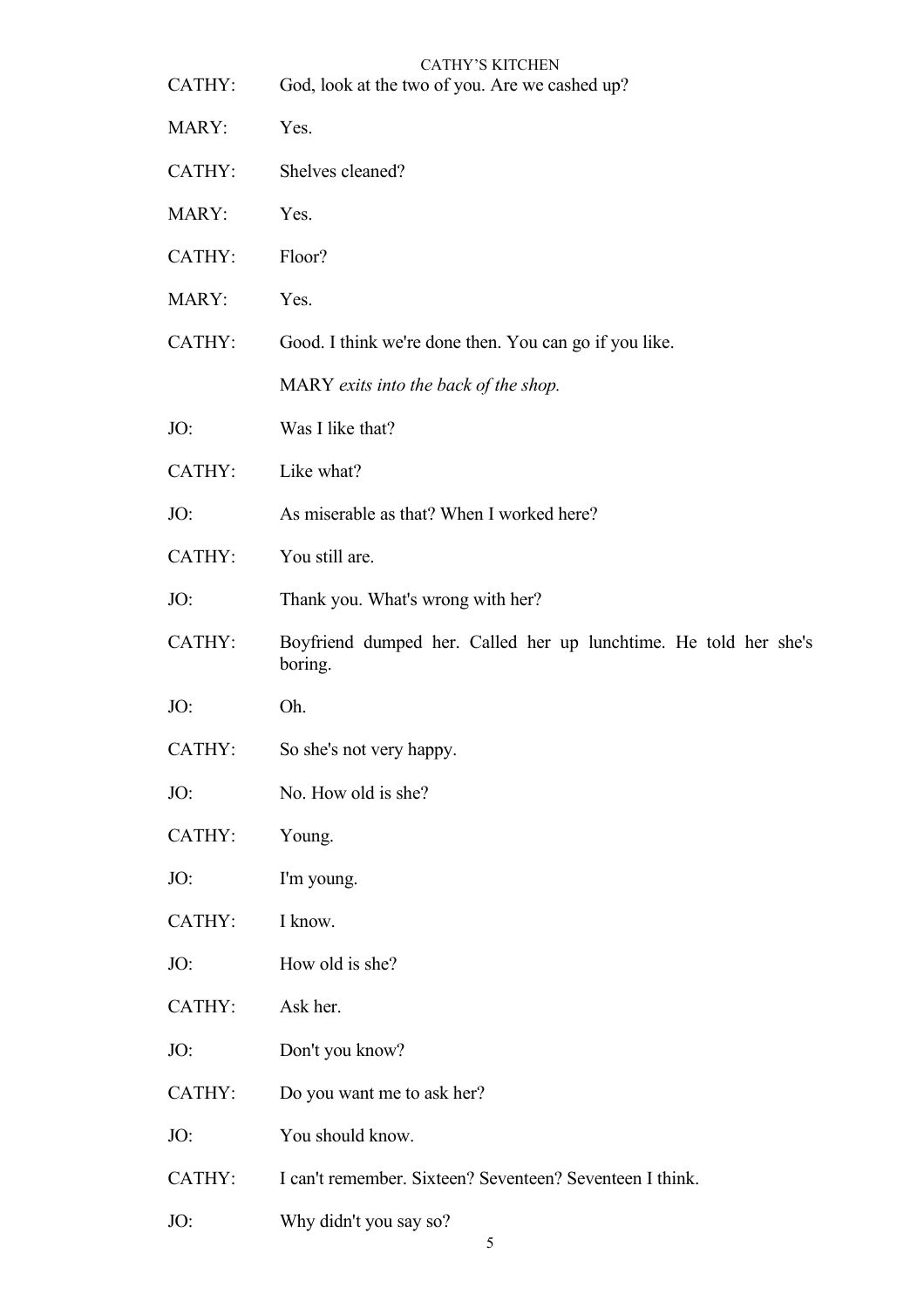| CATHY:       | (Patient.) I'm not sure.                                                                                                                                                       |
|--------------|--------------------------------------------------------------------------------------------------------------------------------------------------------------------------------|
|              | MARY returns with her bag. Flops again.                                                                                                                                        |
| <b>MARY:</b> | $(Sigh.)$ I don't know what to do now. He was going to take me into<br>town.                                                                                                   |
|              | She droops herself - dramatically - over the counter.                                                                                                                          |
| JO:          | Haven't you got any friends?                                                                                                                                                   |
|              | MARY looks up at JO - hurt.                                                                                                                                                    |
| CATHY:       | Oh, that's nice.                                                                                                                                                               |
| JO:          | I didn't mean it like that. You know what I meant. Can't you go out with<br>your friends instead?                                                                              |
| MARY:        | <i>(Betrayed.)</i> You told her!                                                                                                                                               |
| JO:          | Go on!                                                                                                                                                                         |
| MARY:        | I don't feel like it now.                                                                                                                                                      |
| JO:          | Get dressed up and show him what he's missing.                                                                                                                                 |
| CATHY:       | She doesn't want to.                                                                                                                                                           |
| <b>MARY:</b> | I can't believe you told her.                                                                                                                                                  |
|              | CATHY shrugs apologetically - she looks from MARY to JO and back<br>to MARY.                                                                                                   |
| CATHY:       | I think I know what we need.                                                                                                                                                   |
|              | She goes to the counter and gets out three large white bowls. She takes<br>a pie or treacle tart from the chill display and cuts three slices, which<br>she puts in the bowls. |
| JO:          | <i>(Watching hungrily.)</i> Oh, my god.                                                                                                                                        |
|              | CATHY goes to the freezer and takes out ice cream $\&$ puts two scoops<br>in each bowl.                                                                                        |
| JO:          | (Impressed.) Oh, my god.                                                                                                                                                       |
|              | She puts the ice cream away and gets a jug of cream out of the fridge,<br>which she pours into the bowls.                                                                      |
| JO:          | (Low, quiet and slow.) Oh, my, god.                                                                                                                                            |
| CATHY:       | Here you are.                                                                                                                                                                  |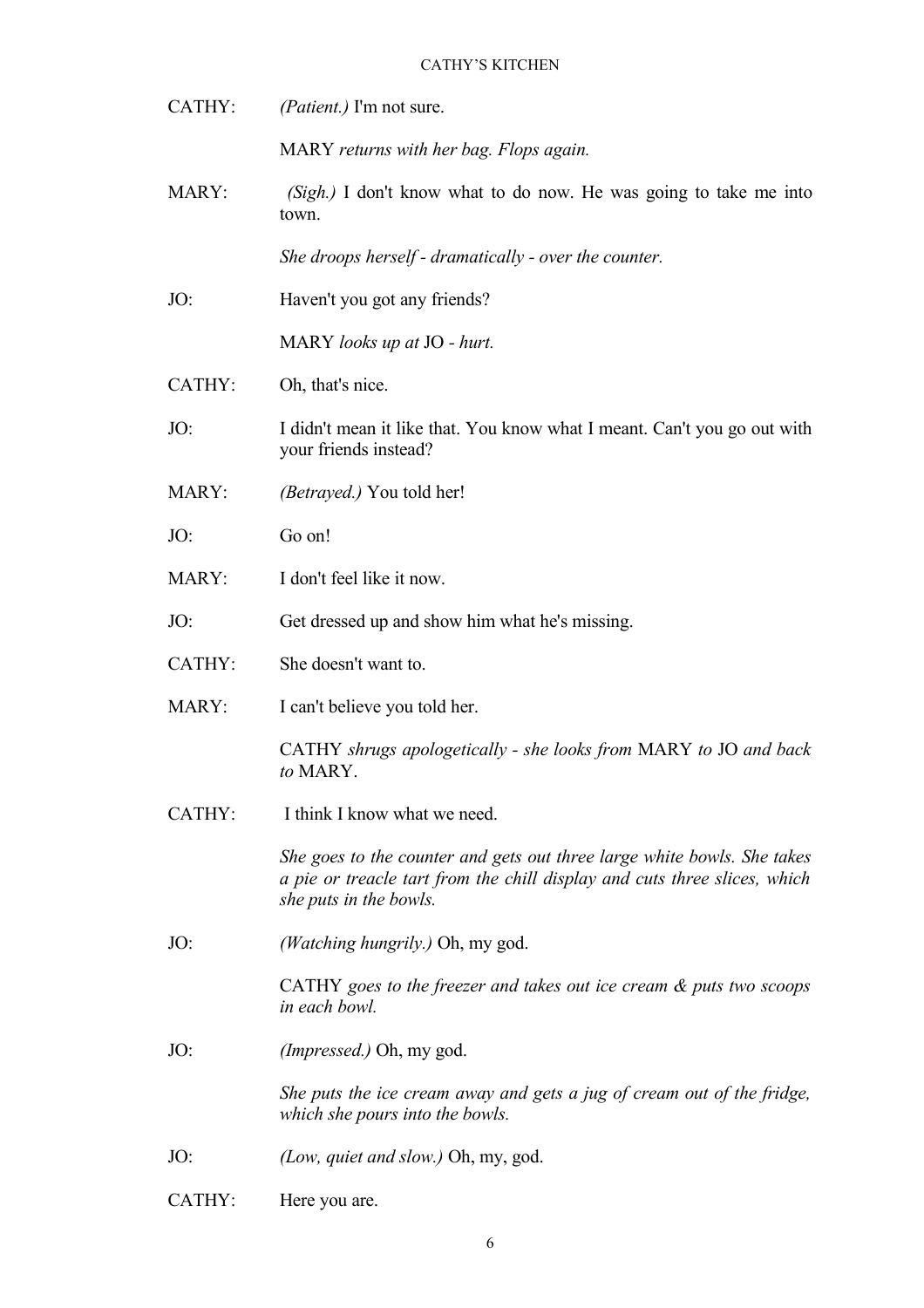*She brings the bowls over to the table.* MARY *gets cutlery from the dresser. They begin to eat.*

- JO: *(Various noises of pleasure.)* Why does it taste so good?
- CATHY: Fat and sugar. Instant gratification.

MARY *finds the word "gratification" amusing – giggles - and is immediately embarrassed.*

- JO: But why? It's such a cliché. Women and cake.
- CATHY: There *is* a theory.
- JO: Yes?
- CATHY: The fat/sugar theory.
- JO: *(Pause.)* Well, go on.
- CATHY: *(Matter of fact.)* When mankind were living in tree houses and hunting for food in the forests, there weren't many bakeries about at the time. In summertime there were loads of berries and fruits. You had to get them before the animals ate them all of course. But, because the animals were eating better, *they* tasted better too. Food was plentiful. Then we had to stuff ourselves come September because we knew there might not be anything left to eat until spring.
- JO: *(Not entirely getting it.)* Right?
- CATHY: So we have this impulse. The curse of the modern woman. When we taste - I don't know, a chocolate digestive - our brains say; "Get more! Winter must be coming soon and there won't be any of that left!" We're programmed, genetically; there's nothing we can do about it. The natural impulse is still there. So you can't help it, you're always going to want that biscuit. *(Deadly serious.)* Never trust a woman who doesn't eat dessert. *(Pause.)* Same with men. But not so much, because *we* actually *need* fatty stuff to help our bits and pieces work properly.
- MARY: Is that true?
- CATHY: Got to keep the baby warm with a few good layers of fat. Especially in the cold north/west of the world. That's why the Danes make such great pastry.
- JO: Makes sense.
- CATHY: Course it does.
- JO: It actually takes extraordinary will power to stop myself eating cake all the time.
- CATHY: That's right.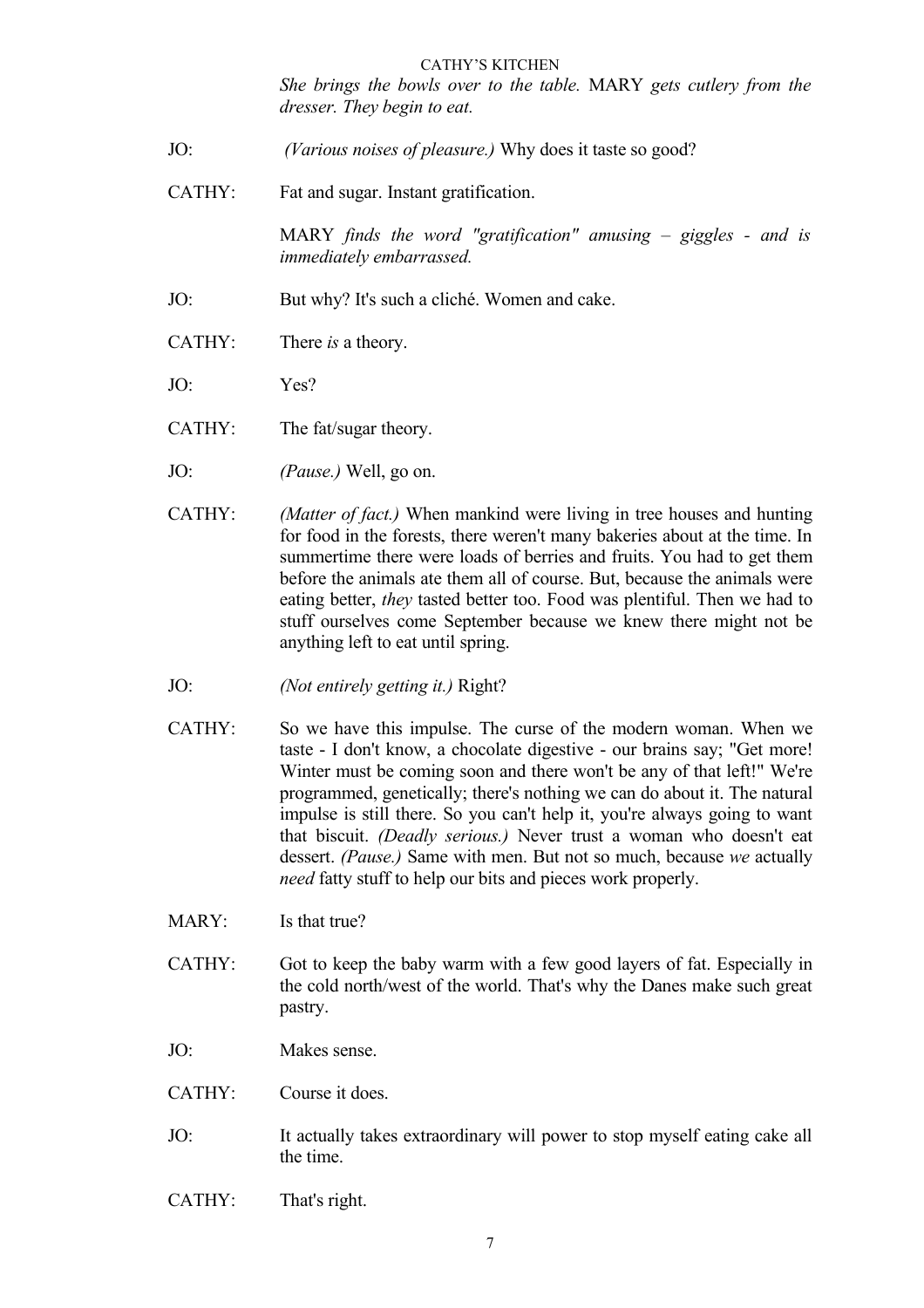| JO:    | <b>CATHY'S KITCHEN</b><br>And to force myself to eat things like bran flakes instead. And, of<br>course, we don't have to hunt so we don't get the exercise.                                                                                                                                                                                                                                                                                                                       |
|--------|------------------------------------------------------------------------------------------------------------------------------------------------------------------------------------------------------------------------------------------------------------------------------------------------------------------------------------------------------------------------------------------------------------------------------------------------------------------------------------|
| CATHY: | That's it.                                                                                                                                                                                                                                                                                                                                                                                                                                                                         |
| JO:    | So we get fatter and fatter all the time. (Considers.) That's very<br>depressing.                                                                                                                                                                                                                                                                                                                                                                                                  |
| CATHY: | Yes, well It's just a theory.                                                                                                                                                                                                                                                                                                                                                                                                                                                      |
| MARY:  | Except that you can go to the gym, or go swimming, or go for a run.                                                                                                                                                                                                                                                                                                                                                                                                                |
| JO:    | Punish yourself.                                                                                                                                                                                                                                                                                                                                                                                                                                                                   |
| MARY:  | Some people like it. I like going to the gym.                                                                                                                                                                                                                                                                                                                                                                                                                                      |
| JO:    | You're not well.                                                                                                                                                                                                                                                                                                                                                                                                                                                                   |
|        | She scoops a large, defiant spoonful of pudding into her mouth. Pause.                                                                                                                                                                                                                                                                                                                                                                                                             |
| MARY:  | Are Danish pastries Dutch or are they from Denmark?                                                                                                                                                                                                                                                                                                                                                                                                                                |
|        | JO doesn't know but keeps quiet. CATHY smiles.                                                                                                                                                                                                                                                                                                                                                                                                                                     |
| JO:    | This is really good Cathy.                                                                                                                                                                                                                                                                                                                                                                                                                                                         |
| CATHY: | I should hope so.                                                                                                                                                                                                                                                                                                                                                                                                                                                                  |
| JO:    | I'm no good at cakes and puddings. (Pause.) I used to make cakes with<br>my mum. For our birthdays, or during the holidays. But the cakes never<br>tasted as good as the cake <i>mixture</i> . She used to let us clean out the<br>mixing bowl with our fingers. She drew a line through the mixture<br>across the middle of the bowl with her wooden spoon. Half for me, and<br>half for my brother. I think she got to lick the spoon. (Pause.) I'd<br>forgotten all about that. |
| MARY:  | I can do crumble.                                                                                                                                                                                                                                                                                                                                                                                                                                                                  |
| JO:    | (Competitive.) Yes, I can do crumble. Apple?                                                                                                                                                                                                                                                                                                                                                                                                                                       |
| MARY:  | Or rhubarb.                                                                                                                                                                                                                                                                                                                                                                                                                                                                        |
| JO:    | Yes.                                                                                                                                                                                                                                                                                                                                                                                                                                                                               |
| MARY:  | I like crumble.                                                                                                                                                                                                                                                                                                                                                                                                                                                                    |
| JO:    | Crumble's good. Not very sophisticated.                                                                                                                                                                                                                                                                                                                                                                                                                                            |
| CATHY: | A national favourite.                                                                                                                                                                                                                                                                                                                                                                                                                                                              |
| JO:    | It's got to be in the top ten.                                                                                                                                                                                                                                                                                                                                                                                                                                                     |

MARY: I don't like meringues.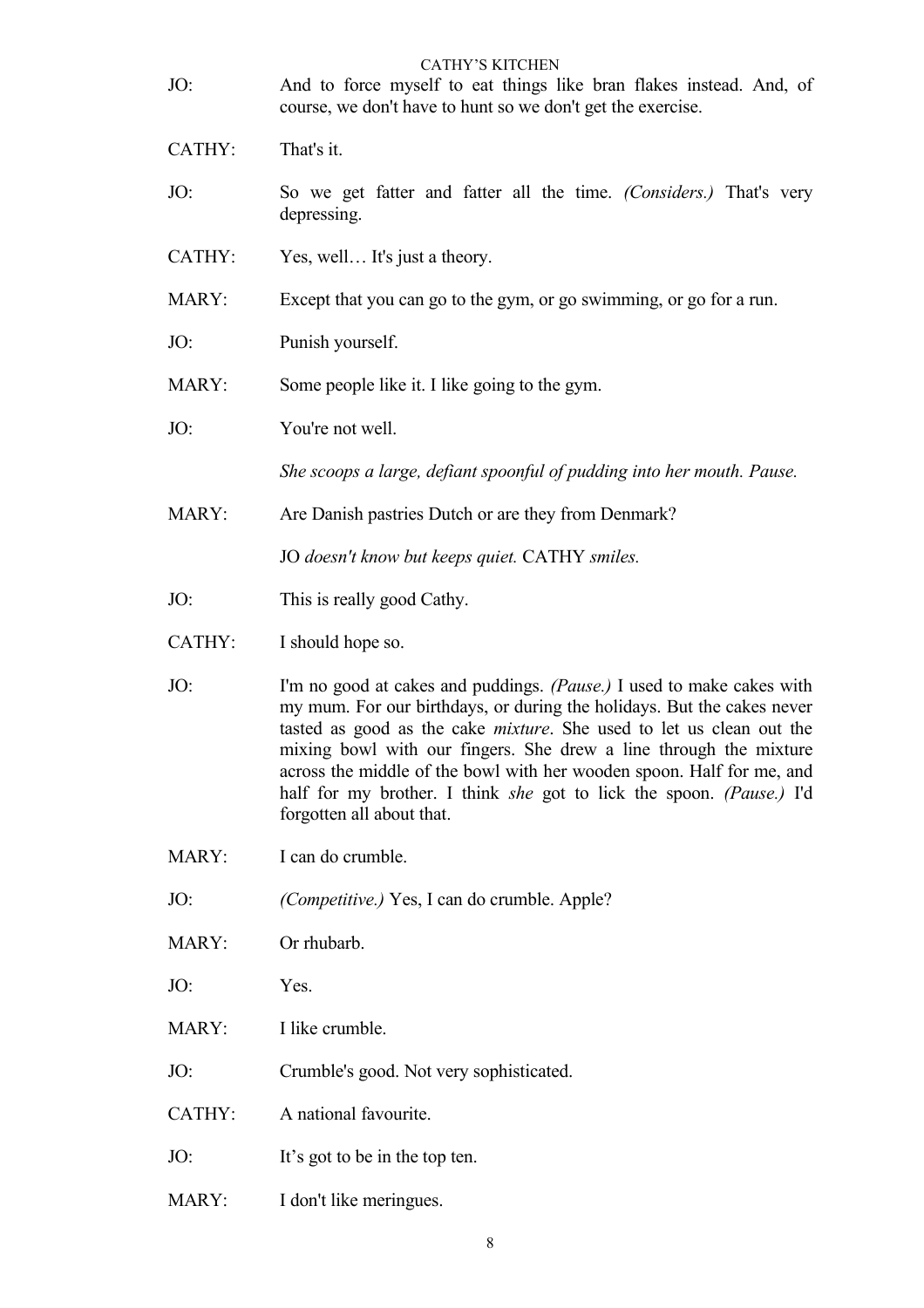| CATHY: | <b>CATHY'S KITCHEN</b><br>(Defending meringues.) Lemon meringue pie?                                                                                                                                                                                                                                                                                                                                                                                                                                             |
|--------|------------------------------------------------------------------------------------------------------------------------------------------------------------------------------------------------------------------------------------------------------------------------------------------------------------------------------------------------------------------------------------------------------------------------------------------------------------------------------------------------------------------|
| MARY:  | No. I mean those hard white crunchy things.                                                                                                                                                                                                                                                                                                                                                                                                                                                                      |
| CATHY: | Ah. They're pretend meringues. Cheap copies.                                                                                                                                                                                                                                                                                                                                                                                                                                                                     |
| JO:    | (Contemplating the word.) Mer-an-gs. Funny word really. Meringues.<br>Does it mean something? In French or something? Meringues. (With<br>grotesque chewing face.) Meringues. (Pause.) Stupid word.                                                                                                                                                                                                                                                                                                              |
| MARY:  | (Trying it out for herself.) Meringues.                                                                                                                                                                                                                                                                                                                                                                                                                                                                          |
| JO:    | Meringue.                                                                                                                                                                                                                                                                                                                                                                                                                                                                                                        |
| MARY:  | Meringue. MER-ang.                                                                                                                                                                                                                                                                                                                                                                                                                                                                                               |
| JO:    | Mer-ANG.                                                                                                                                                                                                                                                                                                                                                                                                                                                                                                         |
| MARY:  | Yeah.                                                                                                                                                                                                                                                                                                                                                                                                                                                                                                            |
| JO:    | See what I mean? <i>(Gesturing with her bowl.)</i> But <i>this</i> is great.                                                                                                                                                                                                                                                                                                                                                                                                                                     |
| CATHY: | Thank you.                                                                                                                                                                                                                                                                                                                                                                                                                                                                                                       |
| MARY:  | Did you go to cake school?                                                                                                                                                                                                                                                                                                                                                                                                                                                                                       |
| CATHY: | (Serious.) It's called catering college.                                                                                                                                                                                                                                                                                                                                                                                                                                                                         |
| MARY:  | (Almost stroppy.) Yes. I know. That's what I meant.                                                                                                                                                                                                                                                                                                                                                                                                                                                              |
| CATHY: | Yes, I did. 1973. Nightmare. I was the only girl.                                                                                                                                                                                                                                                                                                                                                                                                                                                                |
| JO:    | <i>(Impressed.)</i> The only girl? You've never told me that. That's brilliant.                                                                                                                                                                                                                                                                                                                                                                                                                                  |
| CATHY: | It wasn't. Some schools had loads of girls. I was just unlucky. The boys -<br>the other students - could be really nasty. They made it really hard for<br>me. For instance - there was a torn out page three girl stuck to my<br>locker-door when I arrived every Monday morning. I took it down at<br>first, but it just encouraged them - I started getting Friday's as well, so I<br>left them up after a while. I even started writing comments on them, like<br>"nice g string". I almost got some respect. |
| JO:    | Good for you.                                                                                                                                                                                                                                                                                                                                                                                                                                                                                                    |

- CATHY: But they did other stuff. They used to hide my hat in the ovens, deliberately spill things on me, or turn the heat up or down when I turned my back to ruin what I was making. One of them even burned my hair. And the Chef's who taught us did everything they could to make me cry - every day.
- JO: That's disgusting. You should have sued.
- CATHY: It wasn't so popular then. They tried all they could think of to get me to give up.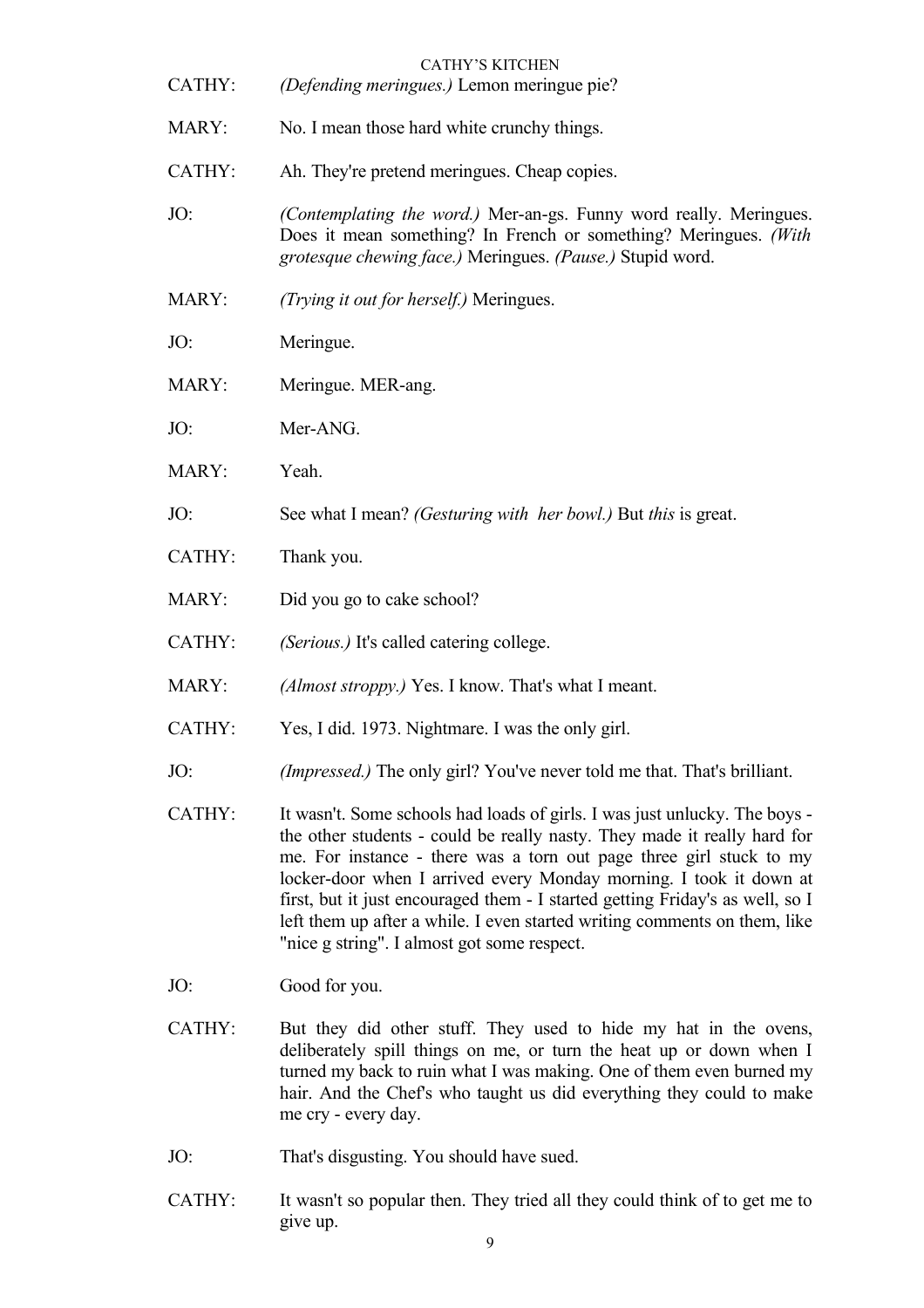- MARY: *(Caught up in the story.)* You didn't did you?
- CATHY: Sort of. *(Pause.)* I got a job so I could leave with dignity.
- MARY: Yeah?
- CATHY: I was lucky. I entered a competition and one of the judges thought I was talented. He offered me a job in his kitchen. At The Savoy.
- MARY: *(Impressed.)* In London?
- CATHY: Yes, but it wasn't all glamorous. I started on washing up. Then peeling prawns. Then preparing for one of the chefs. Some days it was just as bad as college. It was still a man's world. The language! Eventually I was promoted up, and worked there for nearly two years. That's where I met Barry, and we fell in love, and my plans changed. He taught me how to make pastry. It was his ambition to have his own little village bakery. Some people dream of owning their own pub, you know, same thing. And we moved here. Took out what seemed to us at the time like a *huge* bank loan, and bought this shop. *(She looks around her.)* Twentythree years ago. *(Pause. Amazement.)* Twenty-three years. Unbelievable.
- MARY: *(Pause. There is an air of sadness.)* How did Barry? I mean is he…?
- CATHY: *(Guarded.)* Is he what?
- MARY: I'm sorry, Cathy, I don't know. Did Barry die?
- CATHY: *(Laughs.)* No! *(Matter of fact.)* Barry is alive and well and living in the south of France with his French boyfriend. They've got a restaurant. I went there a couple of years ago. It's really nice. Very rustic. Seafood.
- MARY: God.
- CATHY: No, he felt trapped pretty much as soon as we moved in. *(With sadness.)* He was so unhappy. And I loved him you see. I told him to get out and find something to make him happy. I thought he'd travel and get it out of his system, then come home. But he found Claude, and the rest is history. Ancient history now.
- JO: You forgave him?
- CATHY: Yes. I loved him. *(Back to matter of fact.)* Claude's a nice man. Older than Barry. Sensible. They make a fortune in that place. They asked me to come and work with them.
- MARY: Are you going?
- CATHY: No! That was years ago! Anyway, that would have been too strange. *(Attempting a joke.)* Three is most definitely a crowd under those sorts of circumstances.
- JO: Do you still miss him?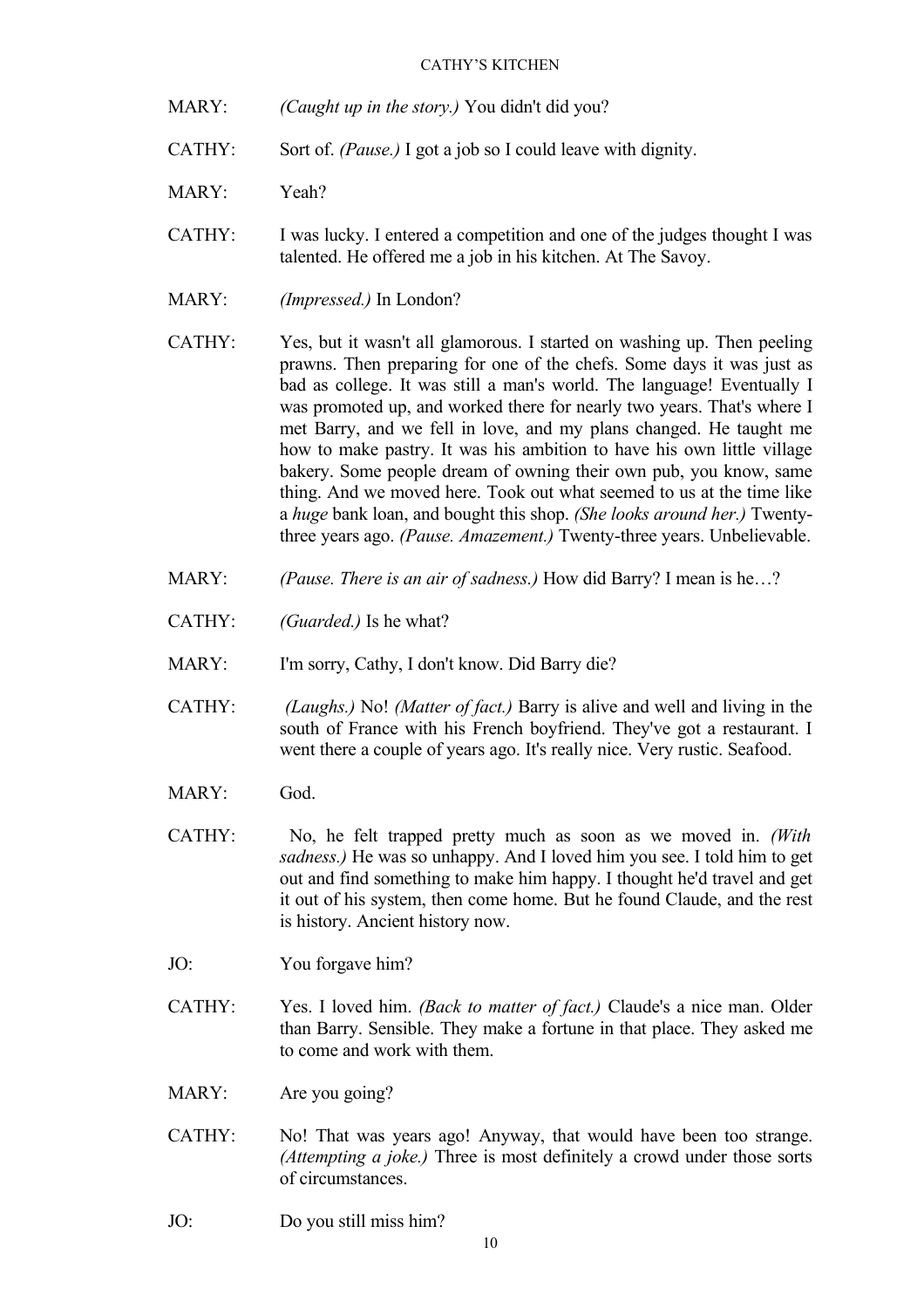- CATHY: *(Defensive.)* Hundreds of women live alone you know. You can be selfsufficient in life. Emotionally. If you've got an alternative, that's great. I had a good partnership with Barry. I miss that. Sharing things. There are very few people I can talk about baking to, who're really interested. It was his passion. It rubbed off on me. *(Pause.)* Sometimes I daydream about it.
- JO: What?
- CATHY: France. The French are much more sophisticated about bakeries. Patisseries. People over here have very limited palates.
- JO: Thanks very much.
- CATHY: Well, it's true. I tried out all kinds of recipes when we first moved here. People don't want to know. *(Disgusted and accusatory.)* And then they go and buy frozen gateaux. The French would never buy a plastic wrapped cake off the co-op shelf that keeps for years -
- JO: *(Mock defensive.)* But in an emergency…
- CATHY: full of "e" numbers, and preservatives, and animal fats, and processed flour.
- JO: …you know, if it's late and you forgot to buy something and you've got your parents coming round. If it was an emergency…
- CATHY: The next time you have an emergency like that, call me. I'd rather come over and make you something myself.
- JO: I will as well. Ha! Got you! You'll be sorry you said that.
- MARY: *(To* CATHY*.)* You're interesting.
- CATHY: *(Unsure.)* Thank you?
- MARY: You've done stuff. I hope someday I get to do something interesting.
- CATHY: It wasn't that interesting.
- MARY: More than I've done.
- CATHY: I've had more time.
- MARY: I suppose.
- CATHY: You're not supposed to agree with that.
- MARY: Eh?
- CATHY: Don't worry.
- JO: And I'm not interesting?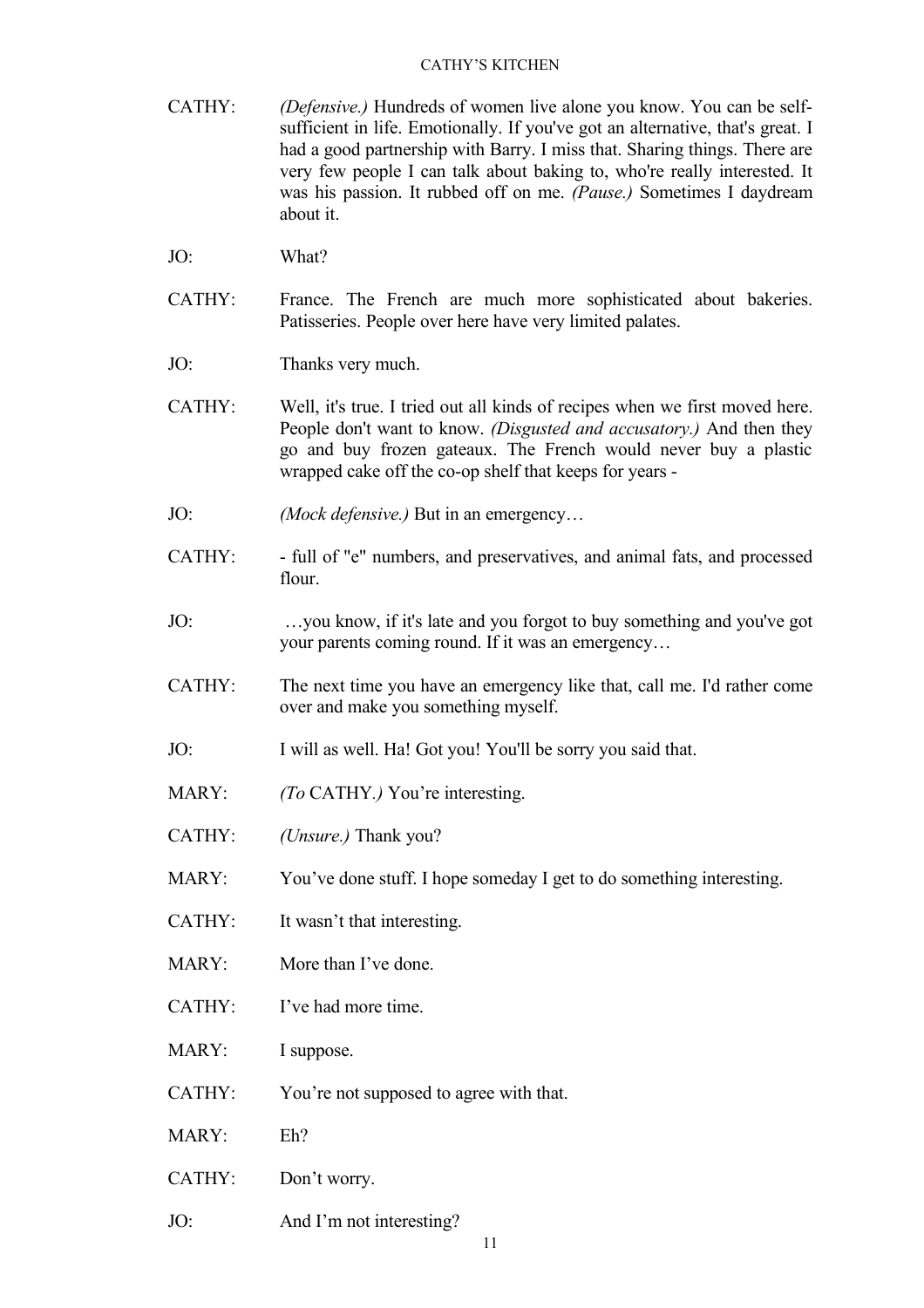| MARY:  | What?                                                                                                                                                                          |
|--------|--------------------------------------------------------------------------------------------------------------------------------------------------------------------------------|
| JO:    | I'm boring.                                                                                                                                                                    |
| MARY:  | I didn't                                                                                                                                                                       |
| JO:    | No. I'm boring. Statement of fact. I wasn't having a go at you.                                                                                                                |
| MARY:  | Oh, right.                                                                                                                                                                     |
| JO:    | (Pause. Contemplating her bowl. Cathy begins to worry that there is<br>something wrong with her cake. Finally.) What's the male equivalent do<br>you think? - To cake - Lager? |
| CATHY: | Yes. Beer maybe.                                                                                                                                                               |
| JO:    | Or, probably, that's the alternative to cocktails.                                                                                                                             |
| CATHY: | Right. Yes.                                                                                                                                                                    |
| JO:    | So what is it? Chips?                                                                                                                                                          |
| CATHY: | Chips are unisex aren't they?                                                                                                                                                  |
| JO:    | Hmmm.                                                                                                                                                                          |
| MARY:  | Kebabs.                                                                                                                                                                        |
| JO:    | Maybe.                                                                                                                                                                         |
| MARY:  | Except I eat kebabs.                                                                                                                                                           |
| CATHY: | I don't know how you can.                                                                                                                                                      |
| JO:    | It makes sense after a night at the pub.                                                                                                                                       |
| CATHY: | People eat some horrible things. Like instant soups, and those noodles.                                                                                                        |
| MARY:  | I like Pot Noodles.                                                                                                                                                            |
|        |                                                                                                                                                                                |
| CATHY: | ( <i>Horrified.</i> ) No you don't!                                                                                                                                            |
| MARY:  | I do.                                                                                                                                                                          |
| CATHY: | You just think you do.                                                                                                                                                         |
| MARY:  | (Confused.) How can I just think I do? If I do then I do.                                                                                                                      |
| CATHY: | Revolting.                                                                                                                                                                     |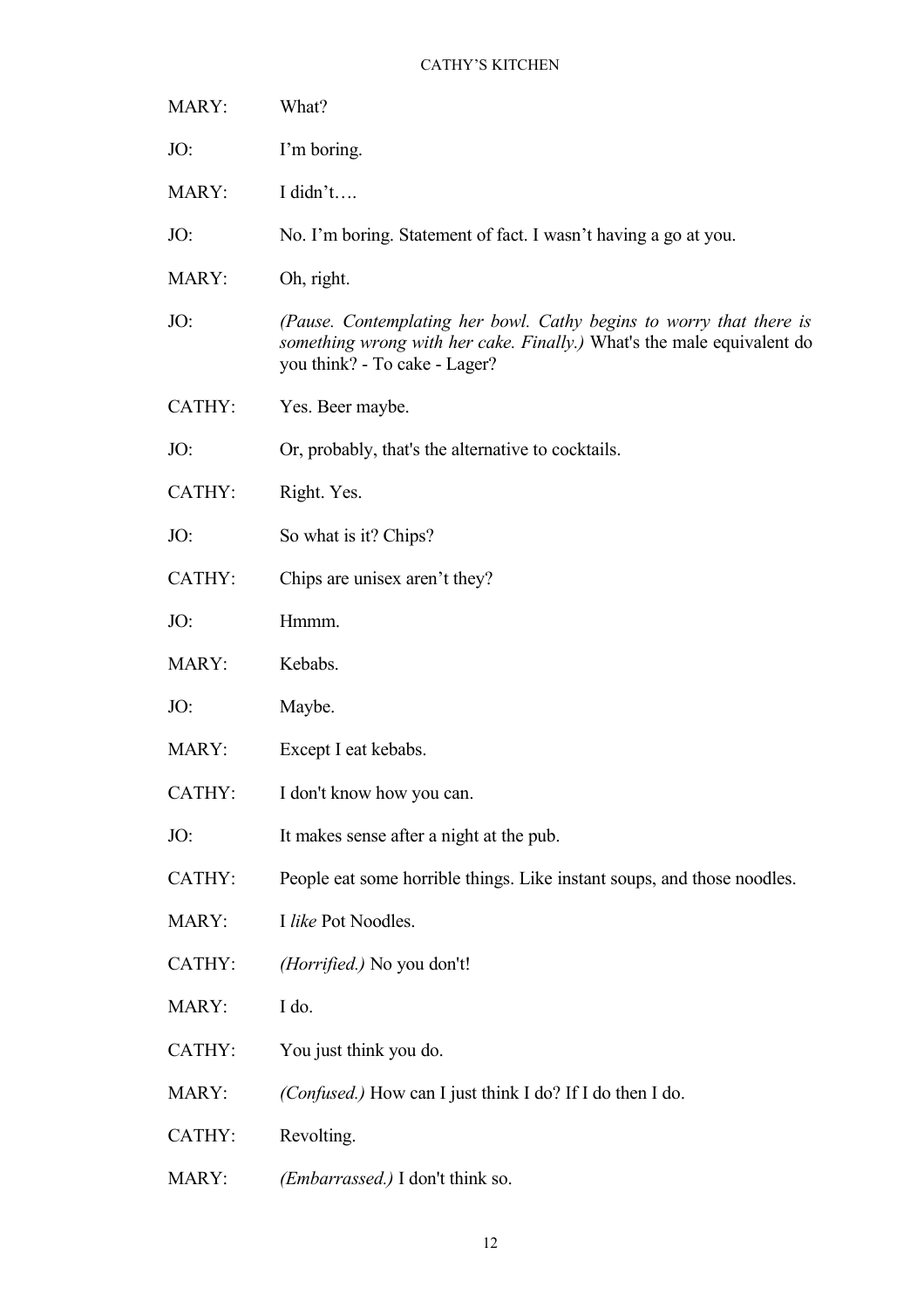- CATHY: It'll catch up with you. You'll wake up one morning and your bottom will be drooping off the sides of your bed. *(*MARY *has conjured an image of herself in this condition and is frightened by it.)* Don't say I didn't warn you.
- JO: *(Pause. Then sudden burst of inspiration taking them by surprise and making Mary jump.)* Curry!
- CATHY: Curry?
- MARY: *(Agrees.)* Yeah.
- CATHY: Don't women eat curry?
- JO: Yes, but it qualifies as a group activity for men.
- CATHY: I see your point.
- JO: They can't go out as a gang to a nice little Italian Restaurant.
- CATHY: No.

*Pause. They finish their dessert.*

- MARY: I could go to catering college.
- CATHY: I thought you were going to be a nurse.
- MARY: I was.
- CATHY: Don't you know what you want to do?
- MARY: I know what I *don't* want to do.
- CATHY: That's a start.
- JO: No, that's good! I'm still discovering things I don't want to do.
- MARY: I know I don't want to work in a pub. Or at the service station. Or in a bank. Or anywhere that there's customers really.
- JO: That rules out quite a lot.
- CATHY: Like bakeries!
- MARY: Well I'm not going to work here forever.
- CATHY: *(Joking.)* You see! You give up your time, take an interest, train them, *pay* them, give them free bread -
- JO: I miss the free bread.
- CATHY: and they leave you.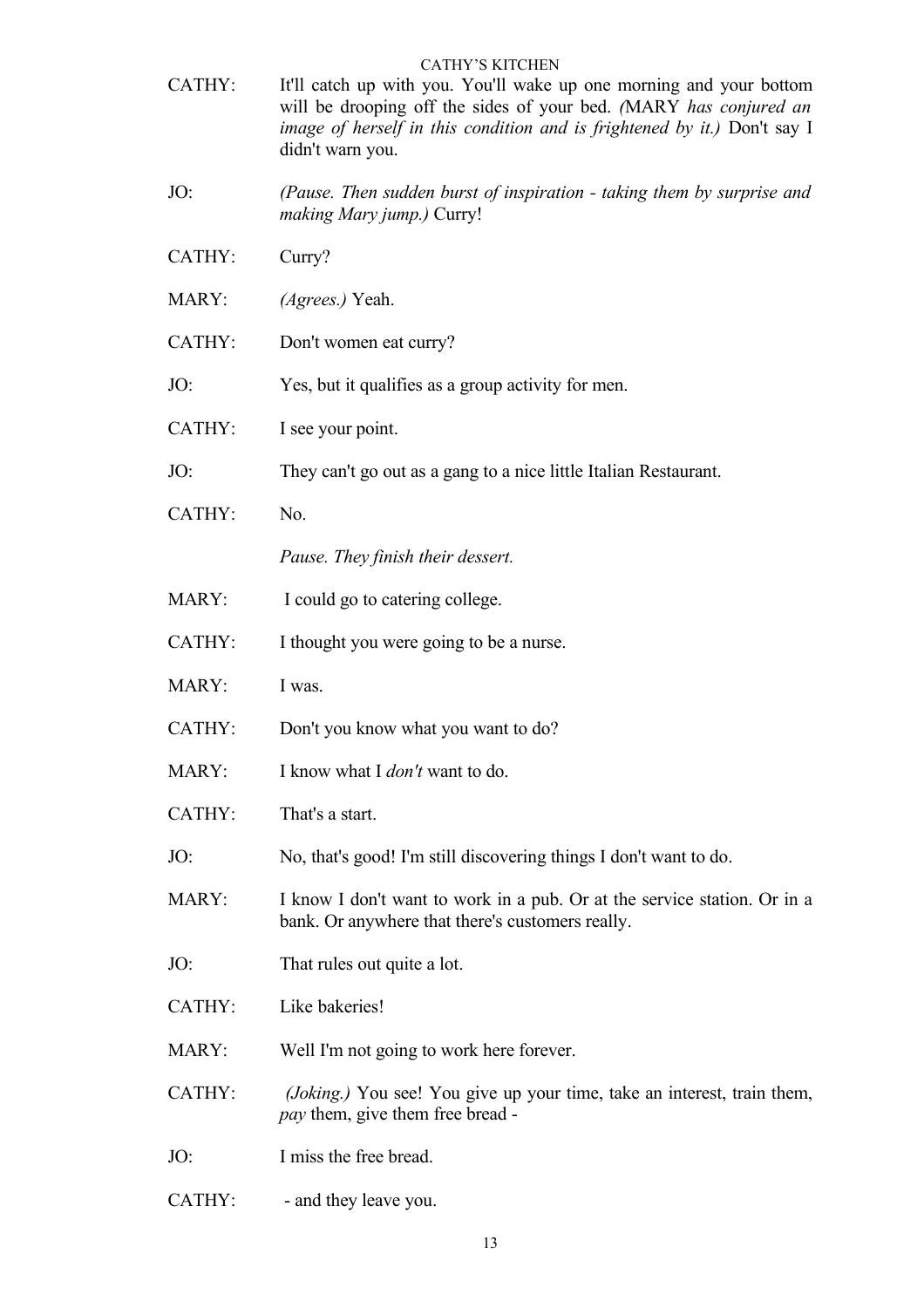| MARY:  | <b>CATHY'S KITCHEN</b><br>I do like it here, but it's the customers. They aren't all horrible, but the<br>bad ones make them all bad, you know? |
|--------|-------------------------------------------------------------------------------------------------------------------------------------------------|
| JO:    | Do you get free cakes as well?                                                                                                                  |
| CATHY: | The ones left over at the end of the day that won't keep.                                                                                       |
| JO:    | Can I have my job back?                                                                                                                         |
| MARY:  | People are so rude. And it gets so hot in here. And the uniform doesn't<br>help.                                                                |
| CATHY: | It's hygienic.                                                                                                                                  |
| MARY:  | It's itchy.                                                                                                                                     |
| CATHY: | It isn't.                                                                                                                                       |
| MARY:  | It's really hot.                                                                                                                                |
| CATHY: | It's smart.                                                                                                                                     |
| JO:    | It could be worse. The co-op's is much worse.                                                                                                   |
| MARY:  | People take the piss out of my hat.                                                                                                             |
| CATHY: | That's the hygienic part. I have to wear one too.                                                                                               |
| JO:    | And it looks lovely on you.                                                                                                                     |
|        | CATHY takes off her white hat.                                                                                                                  |
| MARY:  | I don't want to work anywhere I have to wear a dodgy uniform.                                                                                   |
| CATHY: | Hear that? It's dodgy now.                                                                                                                      |
| JO:    | So no customers, no uniforms, no pubs, no banks?                                                                                                |
| MARY:  | No weekend shifts.                                                                                                                              |
| JO:    | Right.                                                                                                                                          |
| MARY:  | (Thinking.) Or nights. And I don't want to be stuck in an office, or be an<br>estate agent or anything like that.                               |
| JO:    | I see There's nothing left.                                                                                                                     |
| MARY:  | I did want to be a nurse.                                                                                                                       |
| CATHY: | Nurses work nights and weekends.                                                                                                                |
| MARY:  | (Pleased with herself.) Dental nurses don't.                                                                                                    |
| JO:    | But they have customers.                                                                                                                        |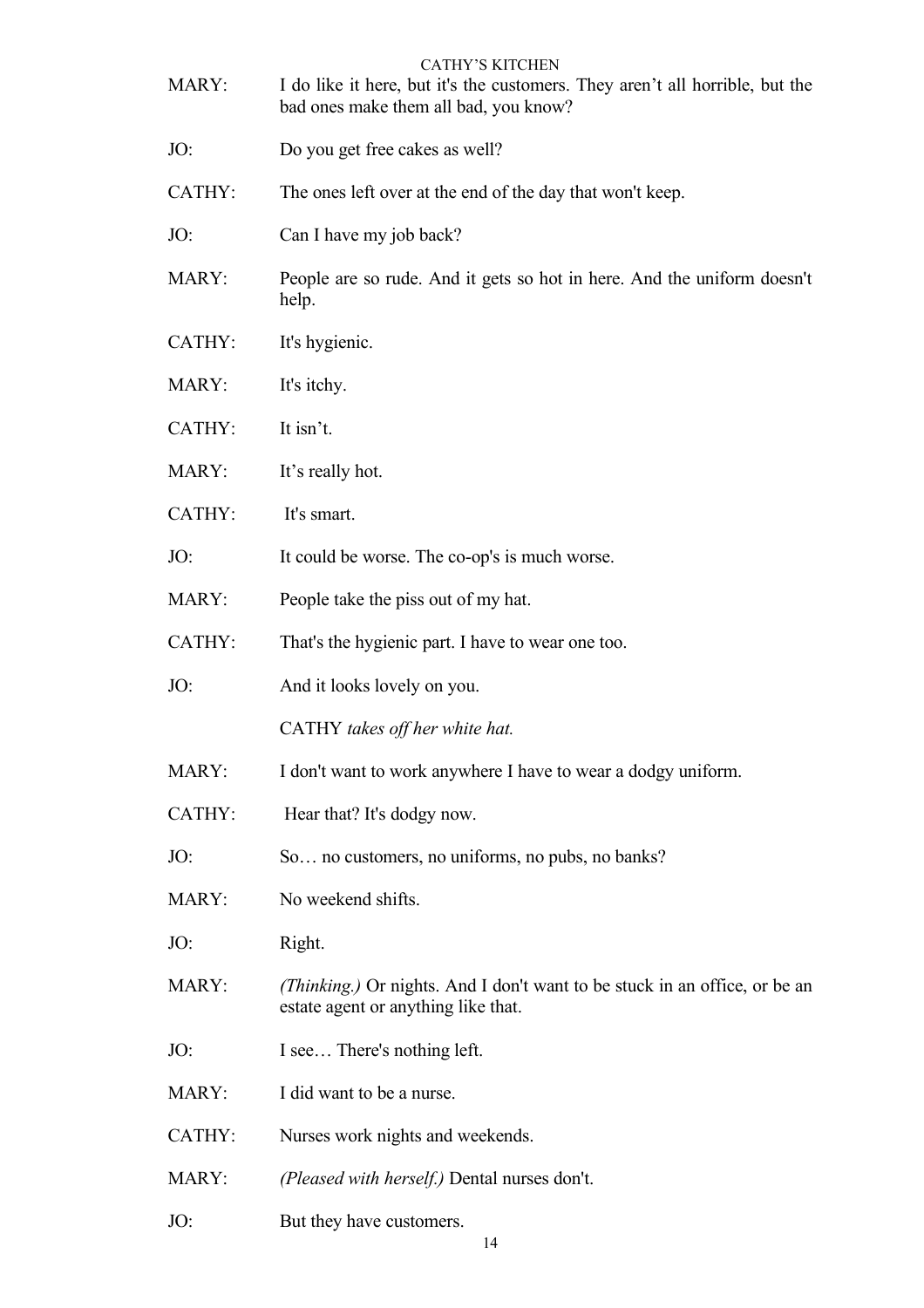- MARY: Patients. Who can't talk most of the time.
- CATHY: True.
- JO: You might have cracked it.
- CATHY: And the uniform?
- MARY: Oh yeah*. (Disappointed.)* Oh well.
- JO: When I was a little girl, I wanted to be a nurse. When you're little you think all nurses do is go around taking temperatures, and giving people jelly and ice-cream, and making people feel better. It doesn't occur to you that they might have to do disgusting things with tubes, and stick needles into people. The worst you can imagine is having to make a few beds. And you don't mind, because you're still at an age where you happily make your bed when you're told. It's all Holly Hobby and Girl's World. Until one day you discover magazines, and pop-music, and fashion, and boys.
- CATHY: Not all at once.
- JO: No.
- MARY: had Take That posters all over my bedroom walls.
- JO: Yeah? Mine was Nick Kershaw.
- MARY: Nick who?
- CATHY: I don't know who either of you are talking about.
- JO: A bit after your time.

*Jo and Mary share a naughty smile.*

- CATHY: Excuse me! Don't think just because I'm older than your mum that I wasn't ever young. Every generation thinks they've invented life - I sound like my mother now - but it's true. There is nothing new.
- JO: I can't imagine you clubbing it in a mini-skirt.
- CATHY: Why not? I was a teenager in the sixties. I went to all the big festivals. I went to the Isle of Wight with my boyfriend in 1970.
- MARY: *(Unimpressed.)* I've been to the Isle of Wight.
- CATHY: Now *you* don't know what *I'm* talking about.
- MARY: Yes I do! I went with my auntie Janet. I filled up a glass lighthouse with different coloured sand. I've still got it on my bedroom windowsill.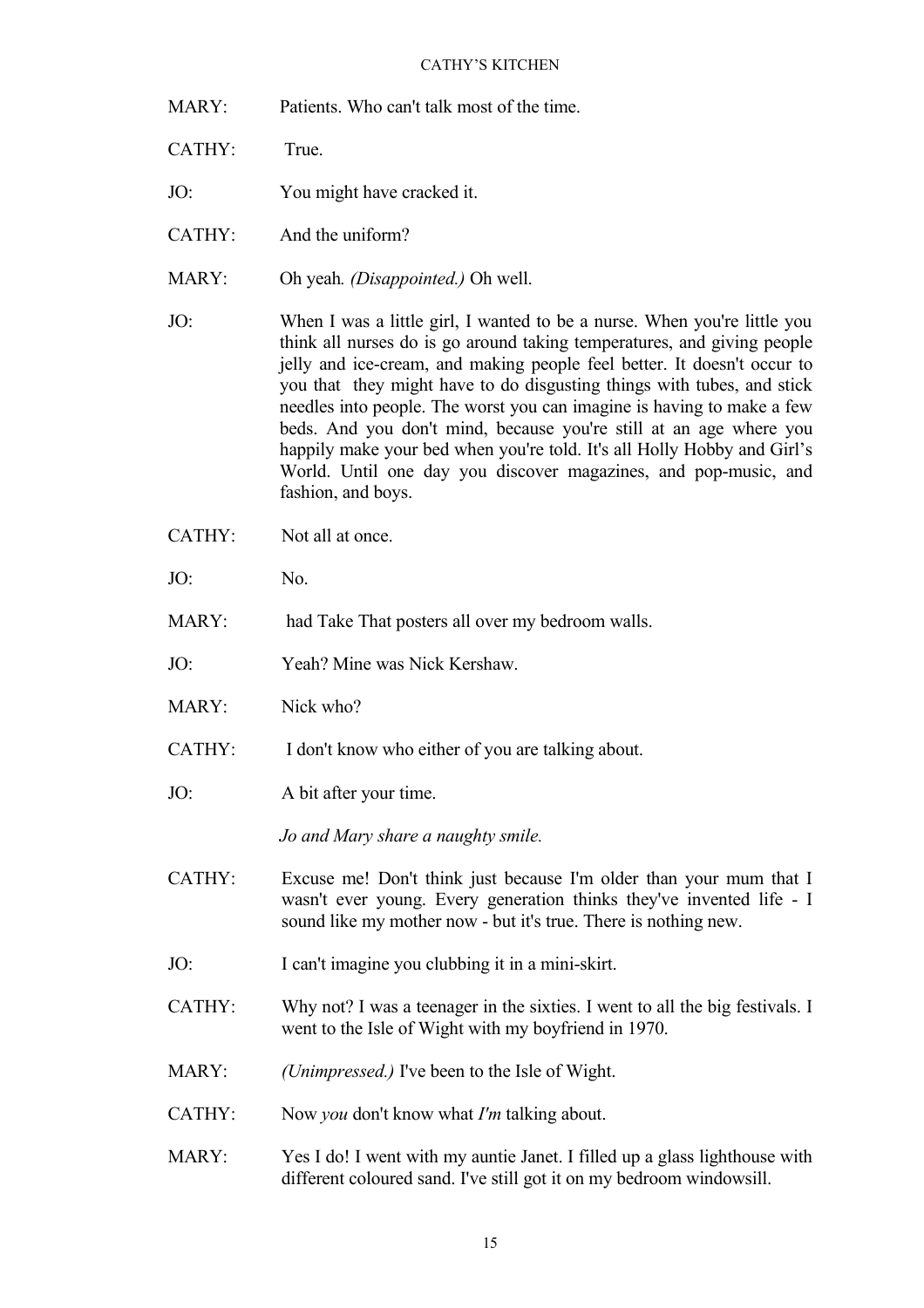- CATHY'S KITCHEN CATHY: I'm talking about Joni Mitchell and - No, don't say "Who?" it's too depressing. *(The other two look blank.)* God, now that does seem like a lifetime ago.
- MARY: People go to Ibiza these days.
- CATHY: Yes. I don't know why. It's not like they get to hear that music live. Music? What am I saying?
- MARY: *(Scoffing.)* The Isle of Wight.
- CATHY: *(Genuine.)* It's sad.
- MARY: *(Mocking.)* Yes it is sad.
- CATHY: You'll be asking me what I did in the war next. *(*JO *&* MARY *share a look and smile.)* Don't even think about it.
- MARY: We're still paying for the sixties. *(The other two look at her.)* That's what my Nan says.
- CATHY: Really? *(Pause.)* So what are you going to do?
- MARY: I don't know.
- CATHY: I mean *now*.
- MARY: Oh. *(Thinks. Same tone.)* I don't know. I think I'll just get some chips.
- CATHY: *(An idea.)* Can you cook?
- MARY: A bit.
- CATHY: What?
- MARY: *(Louder.)* A bit.
- CATHY: No, what can you cook?
- MARY: I cook for us at home. And for my Nan sometimes.
- CATHY: *(Patient.)* And what do you cook for them?
- MARY: Chops. Mince. Mash. Veg. I do the roasties on Sundays, and the **Yorkshires**
- JO: That's more than I do.
- CATHY: So you could then.
- MARY: What?
- CATHY: You could go to catering college then. If you wanted.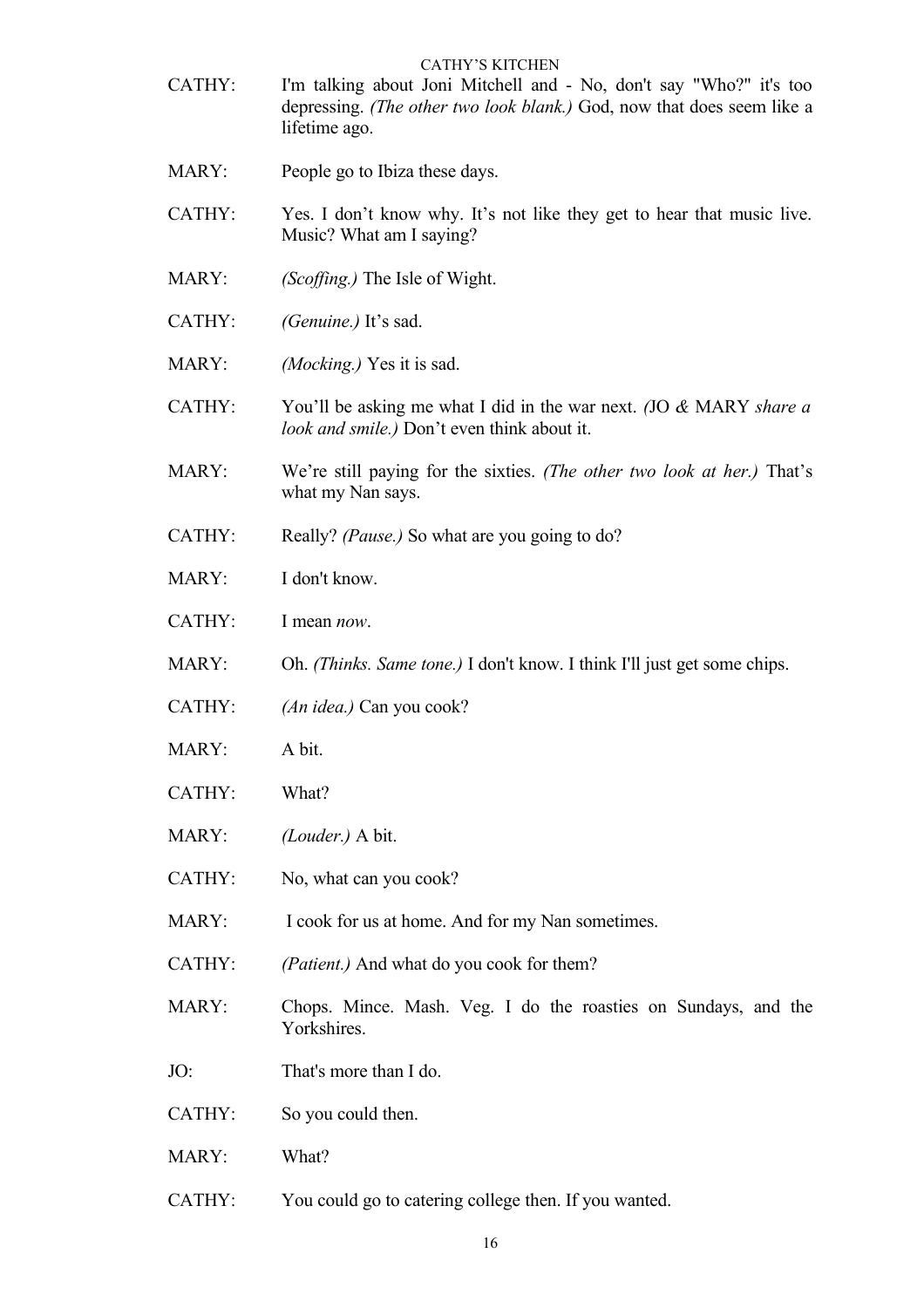- 
- CATHY'S KITCHEN
- MARY: I suppose.
- CATHY: Do you want to?
- MARY: Maybe.
- CATHY: Oh, for goodness sake.
- MARY: I don't know.
- CATHY: On a scale of one to ten, how much would you like to go?
- MARY: Uh… Seven? No. Uh, Six.
- JO: There's enthusiasm.
- CATHY: Why don't you cook for us?
- MARY: *(Sarcasm.)* Oh, yeah.
- CATHY: Tonight.
- MARY: What?
- CATHY: You're not going anywhere, are you? And we aren't doing anything. Are we?
- JO: I'm not. *(Depressed again.)*
- CATHY: See what's in the big freezer, or you could go over the road. I'll give you the money.
- MARY: Really?
- CATHY: Yes.
- MARY: *Really*, really?
- CATHY: Yes! Jo?
- JO: *(Non-committal.)* Great.
- MARY: Ok.

CATHY *takes out her handbag from behind the counter - finds her purse and hands* MARY *a £20 note.*

- CATHY: Here. Look in the freezer first.
- MARY: *(A little excited.)* Ok.

MARY *exits out to the kitchen behind the counter.* JO *is staring at her glass and looks as though she might cry.*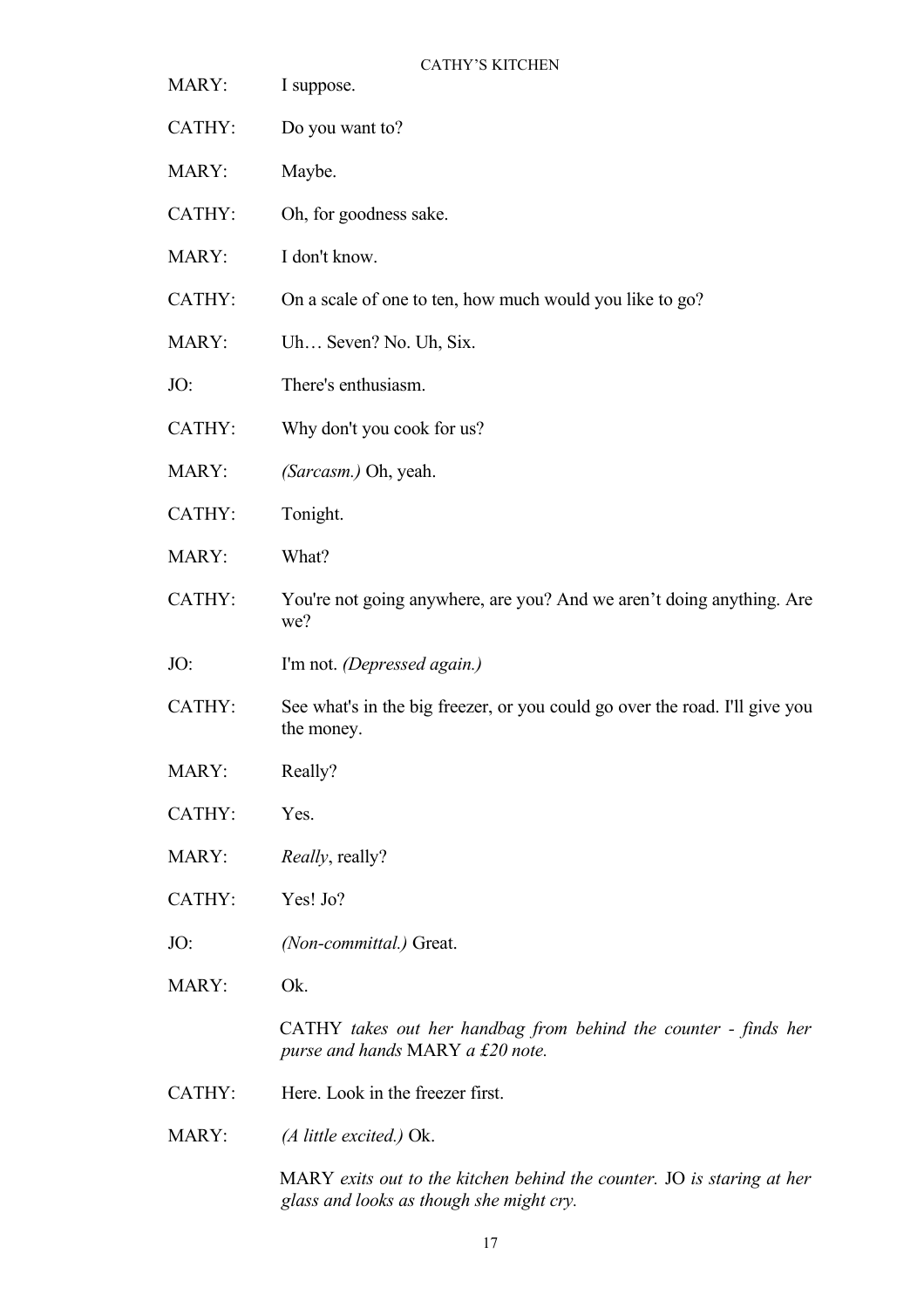| CATHY: | <b>CATHY'S KITCHEN</b><br>(Sympathy.) Two more nights eh?                                                     |
|--------|---------------------------------------------------------------------------------------------------------------|
| JO:    | Two more <i>days</i> . Just one more night.                                                                   |
| CATHY: | You'll be alright.                                                                                            |
| JO:    | God only knows what he's up to.                                                                               |
| CATHY: | Well, hopefully he won't remember.                                                                            |
| JO:    | Oh, yes, that makes me feel a lot better.                                                                     |
| CATHY: | You should have told him not to go.                                                                           |
| JO:    | He wanted to. It's only a week.                                                                               |
| CATHY: | Even so. He shouldn't have left you when you're feeling like this.                                            |
| JO:    | I didn't know I would.                                                                                        |
| CATHY: | He should be here.                                                                                            |
| JO:    | It might be his last tour.                                                                                    |
| CATHY: | All the same.                                                                                                 |
| JO:    | He won't be able to go to as many games when the baby comes.                                                  |
| CATHY: | I don't know. He's never really supported you. And now when you need<br>him, he's off playing football again. |
| JO:    | Cathy, please, I thought we were talking.                                                                     |
| CATHY: | We are.                                                                                                       |
| JO:    | No. You're lecturing.                                                                                         |
| CATHY: | I don't lecture.                                                                                              |
| JO:    | Whatever.                                                                                                     |
| CATHY: | I don't.                                                                                                      |
| JO:    | Just, please, stop telling me how I should do things. Sometimes I just<br>want to talk.                       |
| CATHY: | I thought we were.                                                                                            |
| JO:    | Never mind.                                                                                                   |
| CATHY: | (Concern.) Are you alright?                                                                                   |
| JO:    | I don't know. Mostly. It's a big deal isn't it? Babies.                                                       |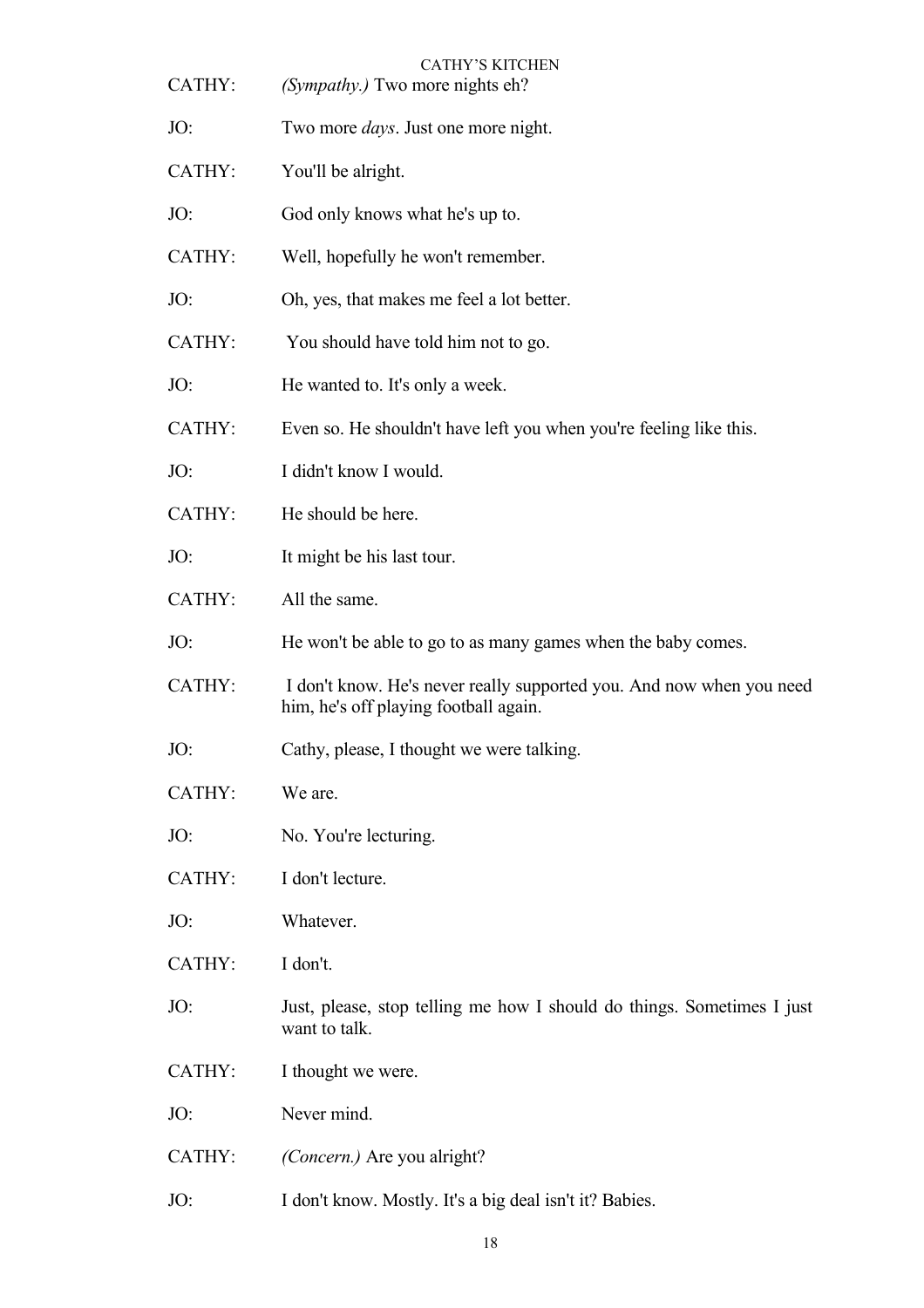CATHY: Yes.

- JO: But at the same time it isn't, is it, because people have been getting on with it for… well forever. *(Pause.)* It's weird. It's like I'm turning into someone else. When I got married I changed a bit. I changed my name for a start. Suddenly I was somebody's wife. I got used to that. But now I'm going to be somebody's Mum. That can't be right! I still feel like I'm nineteen! This time last year I was probably on the floor of some pub. I'm not responsible. I've just about accepted I'm an adult. But someone's mother? No way. I feel like I'm too young for all of this. It can't be my life. I don't feel grown up enough. *(Pause.)* Can you understand that?
- CATHY: Yes. I can. It's going to be alright.
- JO: I know. Yeah, I know. I'm just paranoid. *(Pause.)* I had… When me and Steve were first seeing each other – I got pregnant. *(Pause –* CATHY *waits for her to continue.)* We'd been going out for about three months – something like that. It was a shock. Things went a bit weird for a while. He asked me to marry him, which was stupid – but nice. Then he disappeared – which was just stupid. Anyway, I had an abortion. *(Pause.)* If you say it quick enough… And then Steve rang me – that night – and apologised, and told me he loved me. And he said if I did want to get married then we should go ahead. How romantic. So I suppose we were engaged since then. Two years before I got the bloody ring though! He was relieved really – when I told him what I'd done. It wasn't major. We hadn't had time to get used to the idea of babies before it was all over. And I was glad that when we did get married it was only because we wanted to. *(Pause.)* But now I keep thinking, you know? – How I should be grateful for this one. – How I don't deserve it because... And I was really overjoyed at first. But now I just want to hurry up and get it over with – the pregnant bit. And at the same time I don't because that's scary too. Actually having a baby. It's like waiting for an exam you haven't prepared for, and you've no idea what questions you're going to get. And it doesn't matter how hard you look at the pictures in the magazines, or how many books you read – you still wont be ready, and it gets more and more terrifying. You'd think after all these thousands of years someone would have worked out an easier way of doing it wouldn't you?
- CATHY: Men. Been in charge too long. Give them another twenty years. Then maybe.
- JO: Lot of use to me. *(Pause.)* Do you know what Steve said? He said the drugs are so good nowadays, you probably won't feel a thing!
- CATHY: Sounds like Steve.
- JO: *(Under her breath.)* Probably won't feel a thing. Stupid idiot. What does he know about it anyway?
- CATHY: Don't get me started.
- JO: *(Answering herself.)* Nothing. *(Pause.)* You never wanted children?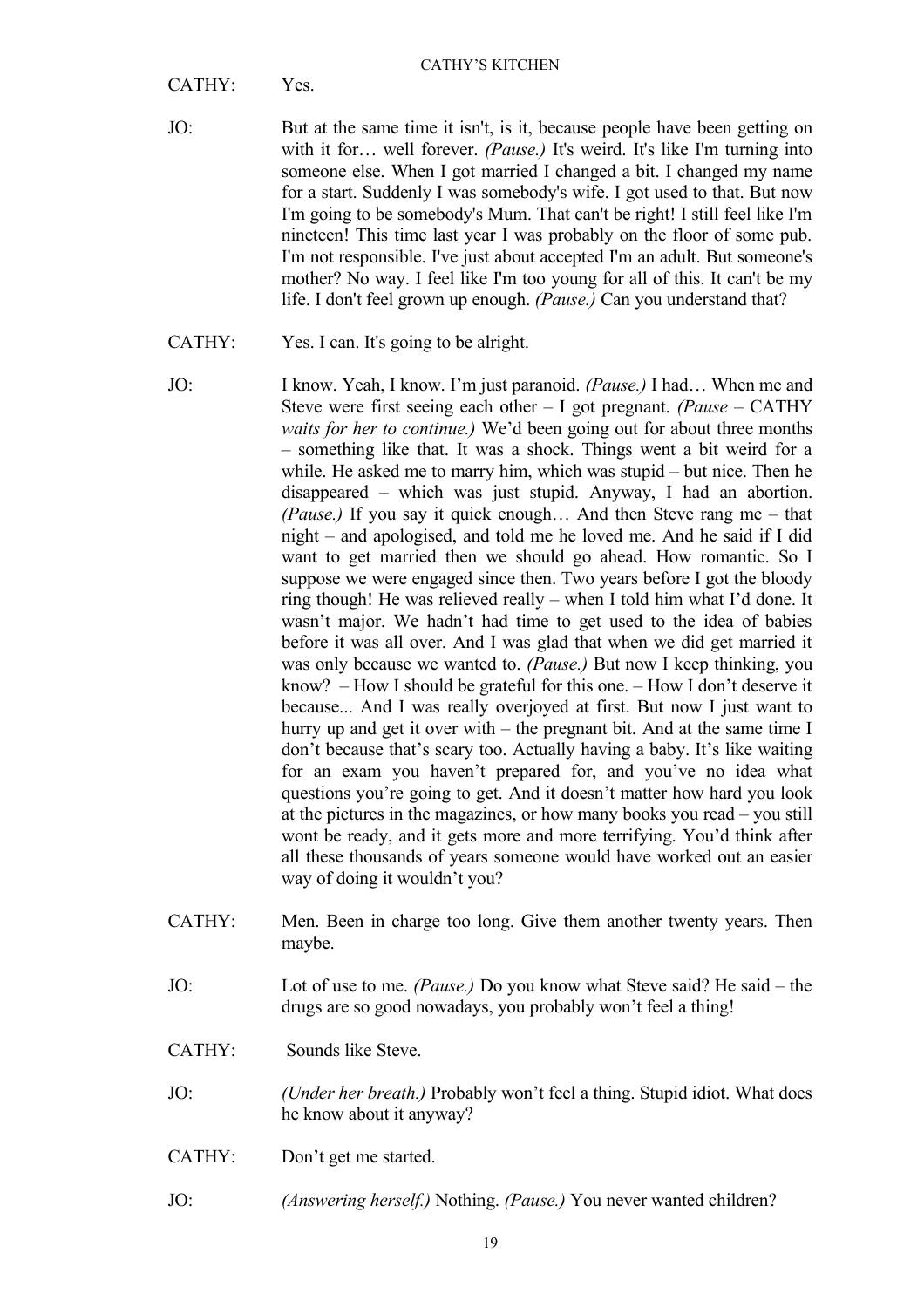CATHY'S KITCHEN CATHY: I did have a child. JO: Oh? I didn't… I'm sorry. CATHY: It's alright. He was adopted. JO: Oh. CATHY: By someone else, I should say. *(Pause.)* I was fifteen. *(Remembering.)* And that was a long time ago. It was different then. Very difficult. JO: I didn't know. CATHY: Nobody does. I don't know why I told you. Perhaps it's seeing you so much. It reminds me. With Steve away - seeing you go into the Co-op by yourself. Do you still feel sick? I felt sick all the time. JO: No. I'm lucky. CATHY: I was mad about ice cubes. But then it was a very hot summer. Do you get cravings? JO: No. And I feel cheated actually. I haven't had any of the fun stuff. I'm not convinced there is any fun part. CATHY: No. JO: All I am is fat and angry. CATHY: Yes. *(Pause.)* Not long now. JO: No. *(Pause. Worried.)* It's not. CATHY: You'll be alright. JO: Will I? CATHY: I think so. JO: *(Not convinced.)* Good. MARY: *(Entering.)* There isn't much in. CATHY: You'd better go and get what you need then. MARY: What shall I get? CATHY: That's up to you, you're the chef. MARY: *(To Jo. Grins.)* I'm the chef. *(Exits by the shop door.)* CATHY: *(Smiles to herself – she has had an idea.)* I just need to pop out for something. Are you staying here?